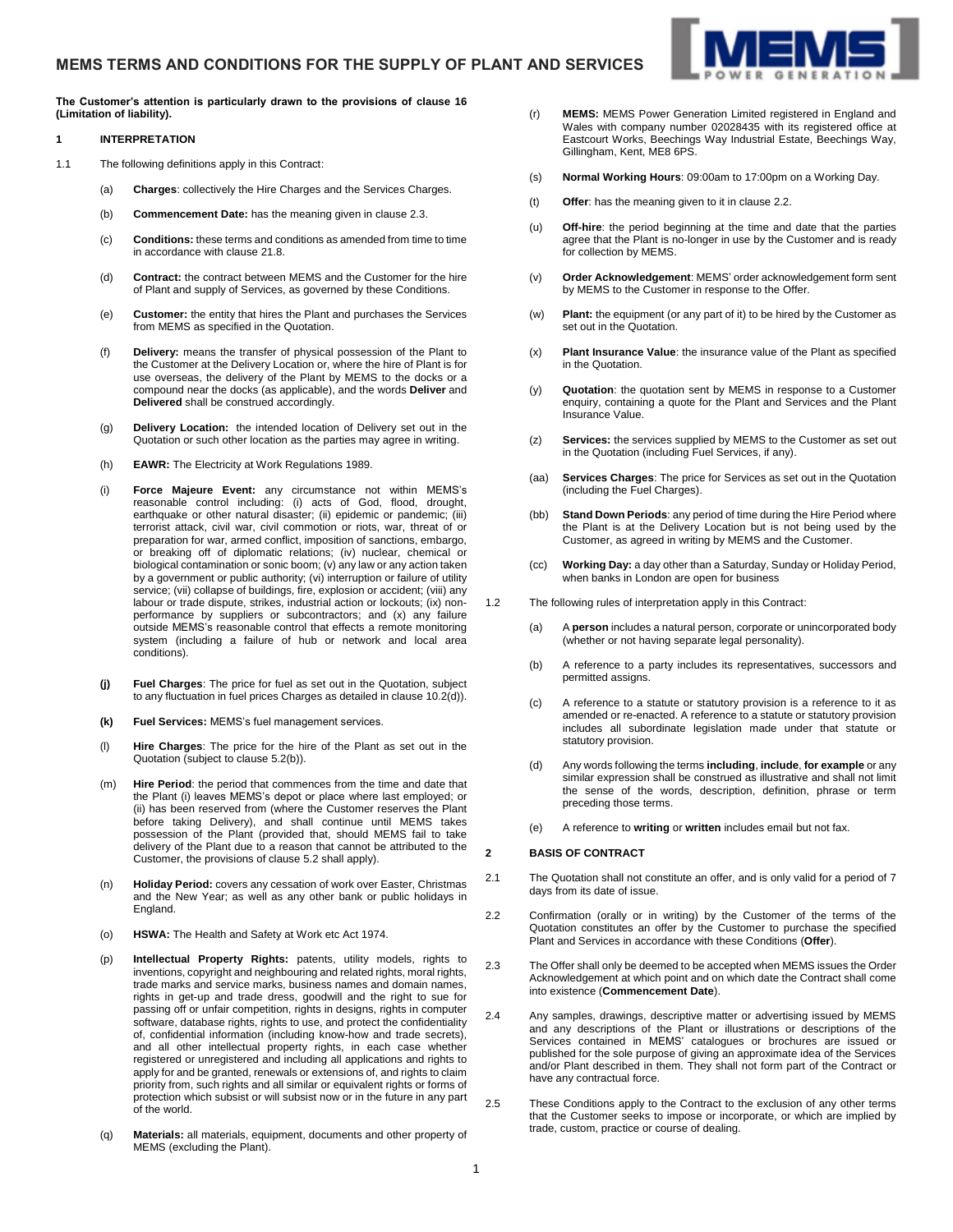

- 3.1 MEMS shall hire the Plant to the Customer for the Hire Period.
- 3.2 MEMS reserves the right to amend any Plant specification:
	- (a) if required by any applicable statutory or regulatory requirement, and MEMS shall notify the Customer in any such event; and
	- (b) for operational reasons provided that any such change does not materially and adversely affect the use by the Customer of the Plant in accordance with this Contract.
- <span id="page-1-3"></span>3.3 The minimum Hire Period shall be specified in the Quotation or, 1 week, whichever is greater.

### **4 DELIVERY OF PLANT**

- 4.1 MEMS shall Deliver the Plant to the Delivery Location. Any dates and times quoted for Delivery of the Plant are approximate only, and the time of Delivery is not of the essence. MEMS shall not be liable for any delay in Delivery of the Plant that is caused by a Force Majeure Event or the Customer's failure to provide MEMS with adequate Delivery instructions or any other instructions that are relevant to the supply of the Plant.
- 4.2 The Customer shall be responsible for the unobstructed access and egress and, unless otherwise agreed in writing, for unloading and loading of the Plant (and for any repairs required pursuant to clause [7\)](#page-2-1) at the Delivery Location.
- 4.3 The Customer shall ensure that an authorised representative shall be present at the Delivery Location on the Delivery date(s) to take Delivery of the Plant and sign the related Delivery ticket. Should the Customer fail to ensure that such authorised representative is so present, MEMS shall be entitled to assume that the individual signing the Delivery ticket at the Delivery Location has apparent authority to bind the Customer and shall not be held responsible for any lack of authority.
- 4.4 Unless MEMS has agreed in the Quotation to supply craneage, if a crane or other lifting equipment is required for the safe and proper delivery of any Plant, the Customer will be responsible for the provision and cost of the same and all associated costs.
- 4.5 The Customer is deemed to have knowledge of the Delivery Location or the property or land where the Plant is to be Delivered and the Customer warrants that the condition of the Delivery Location is suitable for the use of such Plant. The Customer shall inform MEMS in writing in advance of any restrictions (including height restrictions) with respect to the Delivery Location and/or access to the Delivery Location that could reasonably be considered likely to affect Delivery.
- <span id="page-1-2"></span>4.6 If the ground (including any private access road or track) is soft or unsuitable for the Plant to work on, be transported over, be assembled or dismantled on without support, the Customer shall supply and lay suitable support in suitable positions for the Plant to work on, be transported over and be assembled and dismantled on, including for the purpose of Delivery and collection. Any support material supplied by MEMS is provided solely to assist the Customer under their duties within this claus[e 4.6](#page-1-2) and expressly not to relieve it of its legal, regulatory or contractual obligations to ensure adequate stability of the Plant.
- 4.7 The Customer is responsible for the protection of, and liable for any damage to, any underground, surface or above ground services and utilities including cables, ducts, water pipes and gas lines, and any pavements, bridges, tunnels and roadways on or adjacent to the Delivery Location and the Customer shall liaise as necessary and comply with all requirements of the relevant statutory authority or similar body.
- 4.8 The Customer will be responsible for compliance with relevant regulations issued by the Government or Local Authorities, including regulations under the Environmental Acts, Factories Acts, Health and Safety at Work, etc. Act and observance of the Road Traffic Acts should they apply, including the cost of road fund licences and any insurances made necessary thereby, save that if and during such time as the Plant is travelling, whether for full or part journey from MEMS to the Delivery Location and the Delivery Location to MEMS under its own power with a driver supplied by MEMS, MEMS and not the Customer shall be responsible as aforesaid.

# **5 ACCEPTANCE AND RISK**

5.1 Unless notification in writing to the contrary is received by MEMS from the Customer within 24 hours of Delivery, the Plant shall be deemed to be in good order, save for either an inherent fault or a fault not ascertainable by reasonable examination, provided that where the Plant requires to be

assembled at the Delivery Location, the periods stated above shall be calculated from the date of completion of such assembly.

- <span id="page-1-1"></span>5.2 The risk of loss, theft, damage or destruction of the Plant shall pass to the Customer on Delivery. At and from Delivery (including, for the avoidance of doubt, any Stand Down Periods and Holiday Periods) until MEMS takes possession of the Plant, the Customer shall be responsible for the safe keeping of the Plant, its use in a workmanlike manner within the manufacturer's rated capacity and in accordance with the manufacturer's and MEMS's recommendations, and its return on the completion of the Hire Period in equal good order (fair wear and tear excepted). Notwithstanding the foregoing (and subject always to claus[e 9.1\),](#page-2-2) should MEMS fail to collect the Plant at the agreed date of collection due to a reason that cannot be attributed to the Customer, the:
	- (a) Customer shall not be liable for any Hire Charges from the date of Offhire; and
	- (b) risk of loss, theft, damage or destruction of the Plant shall pass to MEMS 1 week after the beginning of Off-hire.
- <span id="page-1-0"></span>5.3 The Customer shall at all times when hiring Plant take all reasonable steps to keep itself acquainted with the state and condition of the Plant. MEMS does not apply additional charges where the Plant is supplied with a monitoring system and, as such, the Customer shall not (and is not entitled to) rely on any such monitoring system to inform it of the state and condition of the Plant at any time. If such Plant is operated in an unsafe and unsatisfactory state or environment, the Customer shall be solely responsible for any damage, loss, cost, expense or accidents whether directly or indirectly arising therefrom.
- 5.4 Any inspection report (or a copy thereof) required under the relevant legislation shall be supplied by MEMS, if requested by the Customer, and returned on completion of the Hire Period.

### **6 OPERATION OF PLANT**

- 6.1 When a driver or operator or any person is supplied by MEMS with the Plant (including for unloading or loading of the Plant), such person shall be competent in operating the Plant or for such purpose for which the person is supplied and such person shall be under the direction and control of the Customer. Such drivers or operators or persons shall for all purposes in connection with their employment in the working of the Plant be regarded as the servants or agents of the Customer (without prejudice to any of the provisions of clause [17\)](#page-4-1) and the Customer shall be solely responsible for all claims arising in connection with the operation of the Plant by the said persons. Such drivers or operators or persons shall not operate any other plant or machinery or undertake work other than that for which they are supplied by MEMS unless previously agreed in writing between the parties.
- 6.2 The Customer shall not allow any other person apart from representatives of MEMS or the Customer to operate the Plant without MEMS's prior written consent.
- 6.3 The Plant shall not be moved from the Delivery Location to which it was Delivered or consigned without the prior written permission of MEMS.
- 6.4 Unless the Quotation specifies that the installation, commissioning, operation/watchkeeping, de-commissioning and/or de-installation of the Plant (as applicable) are to be performed by, or be the responsibility of, MEMS (or it is otherwise agreed in writing that any such obligations are to be performed by a MEMS engineer) the Customer shall:
	- carry out the safe and proper installation, commissioning, decommissioning and de-installation of the Plant in accordance with the EAWR, the HSWA and all other applicable laws and regulations;
	- (b) carry out the termination at any connection point between the Plant and the Customer's network/system in accordance with the EAWR, the HSWA and all other applicable laws and regulations;
	- (c) ensure the use and operation of the Plant in conformity with its specification, MEMS's operating instructions, the EAWR, the HSWA and all other applicable laws and regulations;
	- (d) ensure that the Plant is not used or operated for any purpose beyond its rated capacity or in a manner likely to result in deterioration of the Plant (except normal wear and tear);
	- (e) in the event of a leak spill or dispersal, immediately implement control measures to prevent, limit or reduce the impact;
	- (f) keep itself acquainted with the condition of the Plant and shall not use or operate it after it has become defective, damaged or in a dangerous state or in a state which results in a breach of any applicable law or regulation and if the Customer or any employee, contractor or agent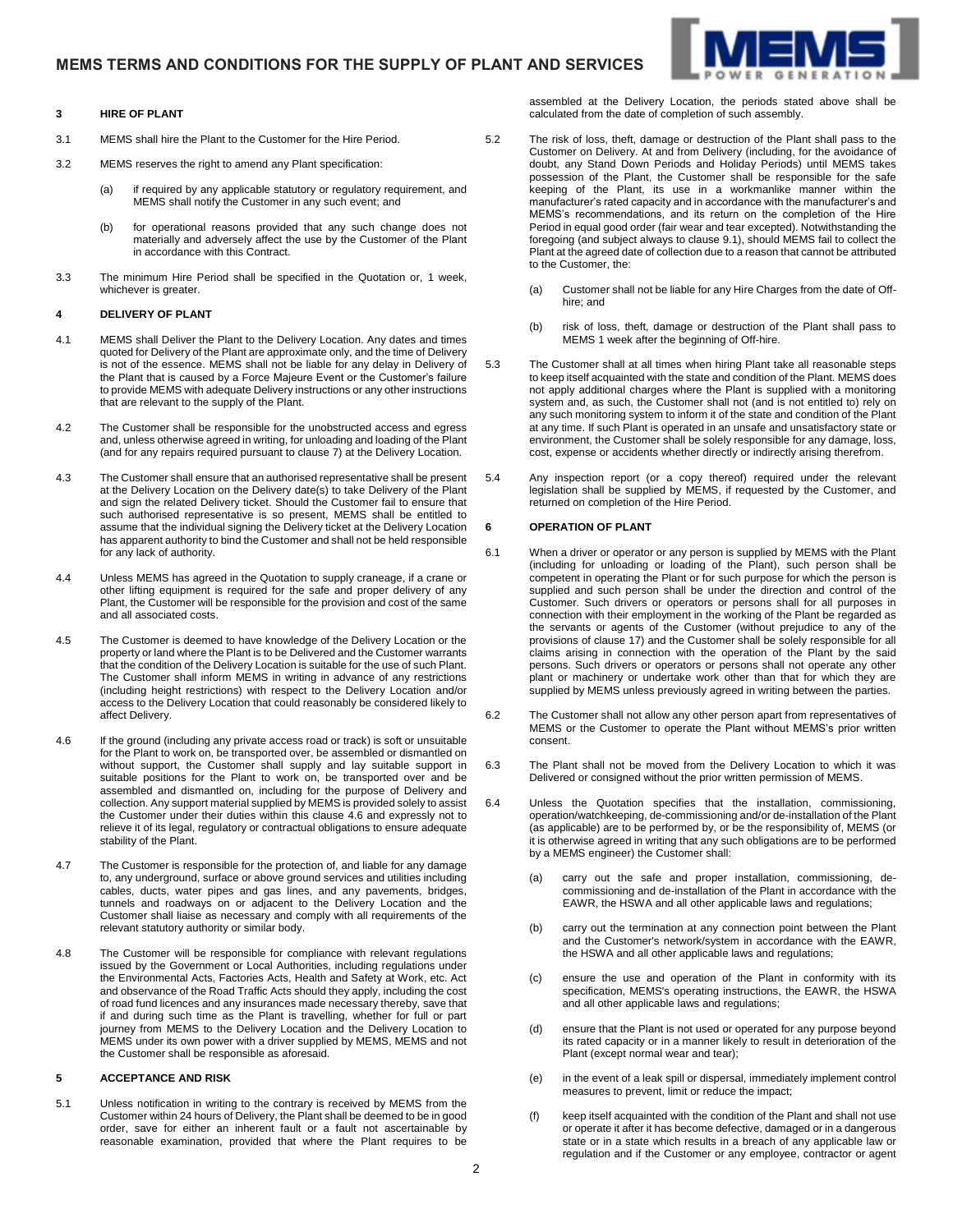

of the Customer does operate the Plant in such condition then the Customer shall be solely responsible for any damage, loss or accidents resulting therefrom;

(g) carry out a visual inspection of the Plant (including all connection points) and leak identification checks on a daily basis and ensure that consumable levels (including fuel, oil and lubricant, coolant, refrigerant and chilled water treatment chemicals (as applicable)) in the Plant are checked daily and that these are kept at the level required for the proper operation of the Plant.

#### <span id="page-2-1"></span>**7 TITLE TO PLANT, BREAKDOWN, REPAIRS AND ADJUSTMENT**

- 7.1 The Plant shall at all times remain the property of MEMS, and the Customer shall have no right, title or interest in or to the Plant (save the right to possession and use of the Plant subject to the terms and conditions of the Contract).
- 7.2 The Customer shall at all reasonable times allow MEMS, its agents or its insurers to have access to the Plant to inspect, test, adjust, repair or replace the same. So far as reasonably practicable the Customer shall allow such access during the Working Day. During Normal Working Hours MEMS will make no charge to the Customer for any routine maintenance and servicing but if the Customer can only make the Plant available for this purpose outside Normal Working Hours then MEMS reserves the right to charge the Customer for overtime costs in accordance with the rates set out in its rate card place from time to time (which can be provided to the Customer on request). Where repairs are required and the Customer has relocated the Plant post-Delivery, the Customer shall be responsible for supplying the craneage or other lifting equipment required to access the Plant for such repairs.
- 7.3 If scheduled maintenance and servicing is not carried out within 48 hours of MEMS advising the Customer of such maintenance and servicing being due, MEMS shall not be responsible for any breakdown which is attributable to such denial of or delay in access and the Hirer shall compensate MEMS for additional wear, tear and damage to the Plant by paying the full cost of both the next service and any consequent repairs which are attributable to such failure to service the Plant.
- 7.4 Any breakdown or the unsatisfactory working of or damage to any part of the Plant must be notified by the Customer in writing immediately to MEMS. The Customer shall not receive any credit for any breakdown time that is less than 24 hours. Subject to claus[e 7.5,](#page-2-3) any claim for breakdown time which exceeds 24 hours will only be considered from the time and date at which written notification is received and acknowledged by MEMS.
- <span id="page-2-3"></span>7.5 Subject to claus[e 7.7,](#page-2-4) full allowance for the Hire Charges will be made to the Customer for any stoppage due to breakdown of the Plant caused by the development of either an inherent fault or a fault not ascertainable by reasonable examination or fair wear and tear and for all stoppages for normal running repairs provided that the Customer must first provide MEMS with access and a reasonable period of time in which to rectify any such fault.
- 7.6 The Customer shall not repair, modify or alter the Plant.
- <span id="page-2-4"></span>7.7 The Customer shall be responsible for all expense involved arising from any breakdown, unsatisfactory working of or damage to any part of the Plant due to the Customer's negligence, misdirection or misuse of the Plant, whether by the Customer or its servants, and for the payment of hire at the Hire Charges, during the period the Plant is idle due to such breakdown, unsatisfactory working or damage. The Customer is responsible for the cost of spares and repairs due to theft, loss or vandalism of the Plant. MEMS will be responsible for the cost of Plant repairs and spares involved in breakdown from all other causes.
- 7.8 The Customer shall not remove, deface or cover up any name plate or mark on the Plant that indicates that it is MEMS's property.
- 7.9 No claims will be admitted (other than those allowed for breakdown under this clause [7\)](#page-2-1) for stoppages caused by a Force Majeure Event nor shall MEMS be responsible for the cost or expense of recovering any Plant from soft or unsuitable ground, or a hazardous environment. For the avoidance of doubt, the Customer shall be responsible for the cost and expense of recovering any Plant from soft or unsuitable ground or a hazardous environment.
- 7.10 Each item of Plant specified in the Contract is hired as a separate unit and the breakdown or stoppage of one or more units through any cause whatsoever, shall not entitle the Customer to compensation or allowance for the loss of working time by any other unit or units of Plant working in conjunction therewith, provided that where two or more items of Plant are expressly hired together as a unit, such items shall be deemed to be one unit for the purpose of breakdown.

### **8 NOTICE OF ACCIDENTS**

If the Plant is involved in any accident resulting in injury to persons or damage to property, immediate notification must be given by the Customer to MEMS by email or telephone and confirmed in writing to MEMS no later than 24 hours after such telephone notification. In relation to any claim in respect of which the Customer is not bound to fully indemnify MEMS, no admission of liability, offer, promise of payment or indemnity shall be made by the Customer without MEMS's prior written permission.

#### **9 COLLECTION OF PLANT**

- <span id="page-2-2"></span>9.1 If the Plant is not made available for collection by the Customer as agreed between the parties, without prejudice to any other rights and remedies of MEMS:
	- (a) such Plant shall be deemed to remain on hire by the Customer and the Hire Charges shall apply for any such period:
	- (b) during this period, the Customer shall be responsible for the safekeeping of the Plant in accordance with clause[s 5.2](#page-1-1) and [17,](#page-4-1) and for all reasonable costs and expenses incurred by MEMS in seeking to collect such Plant and for not being able to hire the Plant to any third party; and
	- (c) the Customer shall notify MEMS of a new collection date and time,

and this process shall be repeated in the event of more than one failure by the Customer to facilitate collection, until collection of the Plant.

<span id="page-2-5"></span>9.2 Prior to the completion of the Hire Period, the Customer shall clean and where necessary, decontaminate the Plant. All fuel and contaminates will be removed from bunds, storage tanks and bowsers. The Customer shall be liable for any costs, liabilities and expenses incurred by MEMS should the Customer fail to comply with this claus[e 9.2.](#page-2-5)

# **10 SUPPLY OF SERVICES**

- 10.1 MEMS shall supply the Services to the Customer using reasonable care and skill.
- <span id="page-2-0"></span>10.2 Where the Customer has ordered:
	- (a) **Transport services**: Delivery and collection shall be made assuming clear and easy access with up to 30 minutes waiting time. Any Additional time on site will incur a demurrage charge of £180.00 per hour or part thereof;
	- (b) **Installation services**: Subject to a site survey, MEMS shall supply a team to site to position temporary cable or other equipment (as required). Once positioned the final connections shall be made by MEMS, the Customer or a contractor employed on behalf of the Customer (as agreed) between the Plant and the Customer's equipment;
	- (c) **De-installation services**: Subject to a site survey, MEMS shall supply a team to return to site to remove the equipment;
	- (d) **Fuel Services**: Due to the daily fluctuations in fuel prices the Quotation will only specify the Fuel Charges as at the date of the Quotation and such Fuel Charges may increase or decrease as a result of fluctuations in fuel prices during the Hire Period.
	- (e) **Design services**: Where MEMS undertakes design services (for example, mapping a power supply to a location), the Customer shall be responsible for informing MEMS of any relevant information about such location that may affect the design to be provided by MEMS and the Customer accepts and acknowledges that MEMS cannot be held responsible for any issue not ascertainable by reasonable examination of a location; and /or
	- (f) **Watchkeeping services**: The Customer accepts and acknowledges that the provision of MEMS personnel at the Delivery Location is solely to deal expeditiously with any problems with the Plant that may arise from time to time but MEMS cannot guarantee that such problems will not arise.
- 10.3 MEMS shall use its reasonable endeavours to meet any performance dates for the Services specified in the Quotation or as otherwise agreed by the parties, but any such dates shall be estimates only and time shall not be of the essence for the performance of the Services.
- 10.4 MEMS reserves the right to amend the Services if necessary to comply with any applicable law or regulatory requirement, or if the amendment will not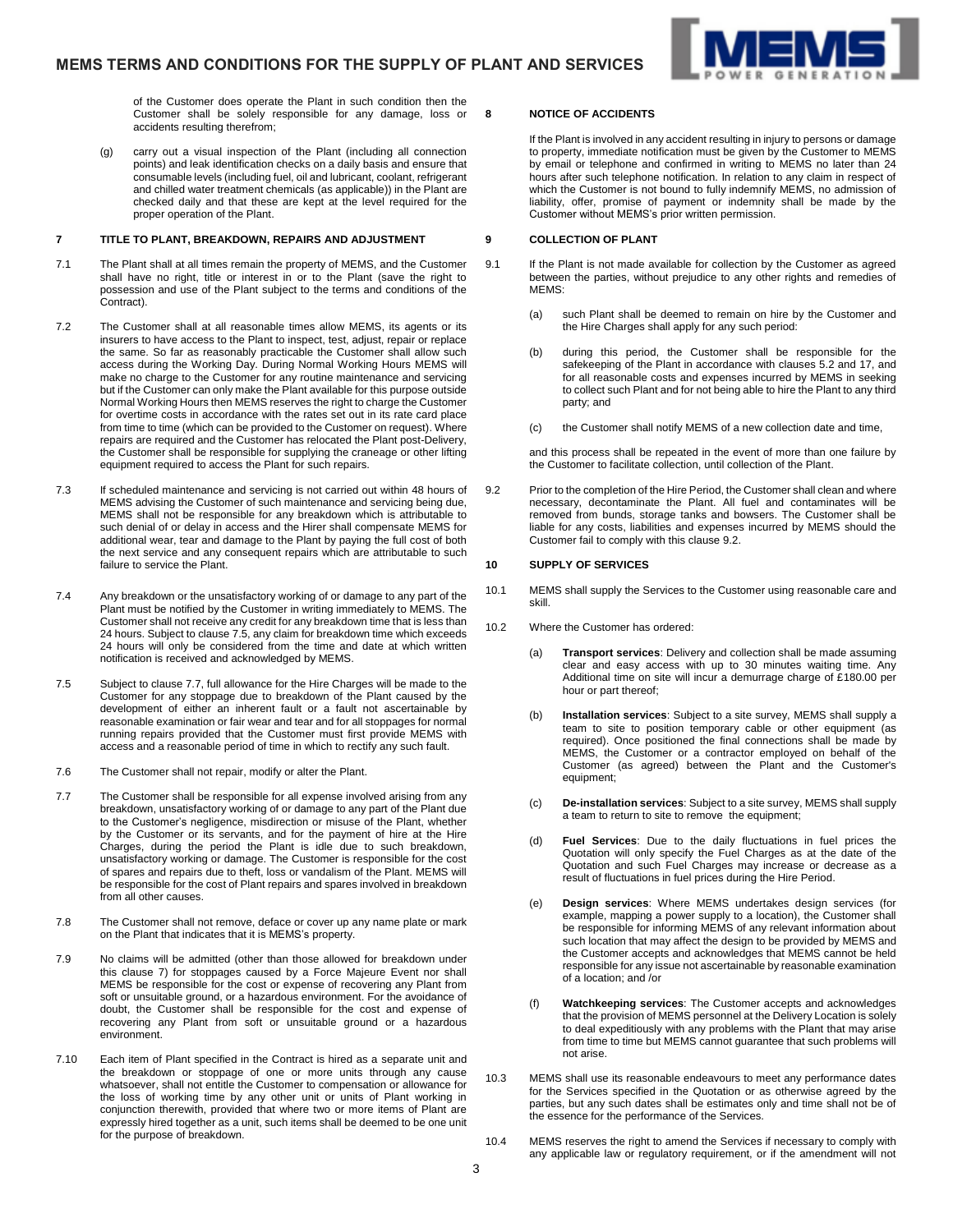# **MEMS TERMS AND CONDITIONS FOR THE SUPPLY OF PLANT AND SERVICES**



materially affect the nature or quality of the Services, and MEMS shall notify the Customer in any such event.

### **11 CUSTOMER'S OBLIGATIONS**

- 11.1 The Customer shall:
	- (a) ensure that any relevant drawings which could prohibit the Plant from being Delivered or installed or Services from being provided are provided to MEMS prior to commencement. The Customer is responsible for the test and inspection of the Plant and all temporary installed equipment on site and ensure the Customer's equipment on site is fit for purpose and maintained to relevant standards;
	- (b) co-operate with MEMS in all matters relating to the Plant and Services;
	- (c) provide MEMS, its employees, agents, consultants and subcontractors, with access to the Delivery Location, Customer's premises and other facilities as reasonably required by MEMS to Deliver the Plant and provide the Services;
	- (d) provide MEMS with such information and materials as MEMS may reasonably require to supply the Plant and Services, and ensure that such information is complete and accurate in all material respects;
	- (e) prepare the Delivery Location, Customer's premises and other applicable facilities for the supply of the Plant and Services;
	- (f) obtain and maintain all necessary licences, permissions and consents which may be required for the Plant and Services before the date on which the Plant is to be Delivered and the Services are to start;
	- (g) comply with all applicable laws, including health and safety laws; and
	- (h) keep all Materials and Plant at the Customer's premises in safe custody at its own risk, maintain Materials in good condition until returned to MEMS, and not dispose of or use Materials or Plant other than in accordance with MEMS' written instructions or authorisation.
- <span id="page-3-0"></span>11.2 If MEMS' performance of any of its obligations under the Contract is prevented or delayed by any act or omission by the Customer or failure by the Customer to perform any relevant obligation (**Customer Default**):
	- (a) without limiting or affecting any other right or remedy available to it, MEMS shall have the right to suspend performance of the Contract until the Customer remedies the Customer Default, and to rely on the Customer Default to relieve it from the performance of any of its obligations in each case to the extent the Customer Default prevents or delays MEMS' performance of any of its obligations;
	- (b) MEMS shall not be liable for any costs or losses sustained or incurred by the Customer arising directly or indirectly from MEMS' failure or delay to perform any of its obligations as set out in this claus[e 11.2;](#page-3-0) and
	- (c) the Customer shall reimburse MEMS on written demand for any costs or losses sustained or incurred by MEMS arising directly or indirectly from the Customer Default.

#### **12 CHARGES AND PAYMENT**

- 12.1 In consideration of provision of the Plant and Services, the Customer shall pay the Charges.
- 12.2 The Quotation shall specify whether the Plant is being hired for an unlimited or a specified number of running hours. Unless the Plant is hired on the basis of unlimited running hours, as soon as reasonably practicable after the end of each week during the Hire Period, the Hirer shall render to MEMS an accurate statement of the number of hours the Plant has worked each calendar day in such week. If the Customer exceeds any specified number of hours, the Customer may be charged at an additional price as specified in such Quotation.
- <span id="page-3-5"></span>12.3 The Hire Charges shall accrue per week or part thereof (for example, if the Customer hires the Plant for 1 week and 1 day, the Customer shall be charged 2 weeks of Hire Charges).
- <span id="page-3-1"></span>12.4 The Customer shall remain within the set credit limit during the Hire Period as specified in the Order Acknowledgement.
- 12.5 MEMS reserves the right to charge the Customer for the late payment of any outstanding invoices under the Late Payment of Commercial Debts (Interest) Act 1998, or any subsequent legislation.
- 12.6 The Hire Charges shall not apply during any Stand Down Period.
- 12.7 MEMS reserves the right to increase the price of the Plant, by giving notice to the Customer, to reflect any increase in the cost of the Plant to MEMS that is due to any:
	- (a) request by the Customer to change the Delivery date(s), quantities or types of Plant or Services ordered; or
	- (b) delay caused by any instructions of the Customer in respect of the Plant or Services or failure of the Customer to give MEMS adequate or accurate information or instructions in respect of the Delivery of the Plant or supply of Services.
- 12.8 Unless otherwise specified in the Order Acknowledgement, in respect of Plant and Services, MEMS shall invoice the Customer for the accrued Charges in arrears at the end of each calendar month or, if the Hire Period expires before the end of a calendar month, at the end of such Hire Period.
- 12.9 Unless otherwise specified in the Order Acknowledgement, the Customer shall pay each invoice submitted by MEMS:
	- (a) within 30 days of the date of the invoice and/or remain within the set credit limit as detailed in claus[e 12.4;](#page-3-1) and
	- (b) in full and in cleared funds to a bank account nominated in writing by MEMS,

and time for payment shall be of the essence of the Contract.

- 12.10 All amounts payable by the Customer under the Contract are exclusive of amounts in respect of value added tax chargeable from time to time (**VAT**). Where any taxable supply for VAT purposes is made under the Contract by MEMS to the Customer, the Customer shall, on receipt of a valid VAT invoice from MEMS, pay to MEMS such additional amounts in respect of VAT as are chargeable on the supply of the Services or Plant at the same time as payment is due for the supply of the Services or Plant.
- 12.11 All amounts due under the Contract shall be paid in full without any set-off, counterclaim, deduction or withholding (other than any deduction or withholding of tax as required by law).

### <span id="page-3-2"></span>**13 INSURANCE**

During this Contract and for one year afterwards the Customer shall maintain in force an insurance policy with a reputable insurance company, against theft, malicious and accidental damage and loss, and fire and flood to the Plant with a level coverage that meets or exceeds the Plant Insurance Value. On MEMS' request, the Customer shall provide MEMS with copies of such insurance policy certificates and details of the cover provided for as required under this claus[e 13.](#page-3-2) In the event that the Plant is to be operated in or enter a potentially hazardous environment (including airports, ports, railways, hospitals, refineries, power stations and nuclear establishments), the Customer shall inform MEMS in writing prior to the Commencement Date to ensure adequate insurance cover is in place to protect the Plant during the Hire Period (subject to claus[e 5.2\(b\)\)](#page-1-0).

#### **14 INTELLECTUAL PROPERTY RIGHTS**

- 14.1 All Intellectual Property Rights in or arising out of or in connection with the Plant and Services (other than Intellectual Property Rights in any materials provided by the Customer) shall be owned by MEMS.
- 14.2 The Customer grants MEMS a fully paid-up, non-exclusive, royalty-free nontransferable licence to copy and modify any materials provided by the Customer to MEMS for the term of the Contract for the purpose of providing the Plant and Services to the Customer.

#### <span id="page-3-4"></span>**15 CONFIDENTIALITY**

- 15.1 Each party undertakes that it shall not at any time, disclose to any person any confidential information concerning the business, affairs, customers, clients or suppliers of the other party, except as permitted by claus[e 15.2.](#page-3-3)
- <span id="page-3-3"></span>15.2 Each party may disclose the other party's confidential information:
	- to its employees, officers, representatives, subcontractors or advisers who need to know such information for the purposes of carrying out the party's obligations under the Contract. Each party shall ensure that its employees, officers, representatives, subcontractors or advisers to whom it discloses the other party's confidential information comply with this claus[e 15;](#page-3-4) and
	- (b) as may be required by law, a court of competent jurisdiction or any governmental or regulatory authority.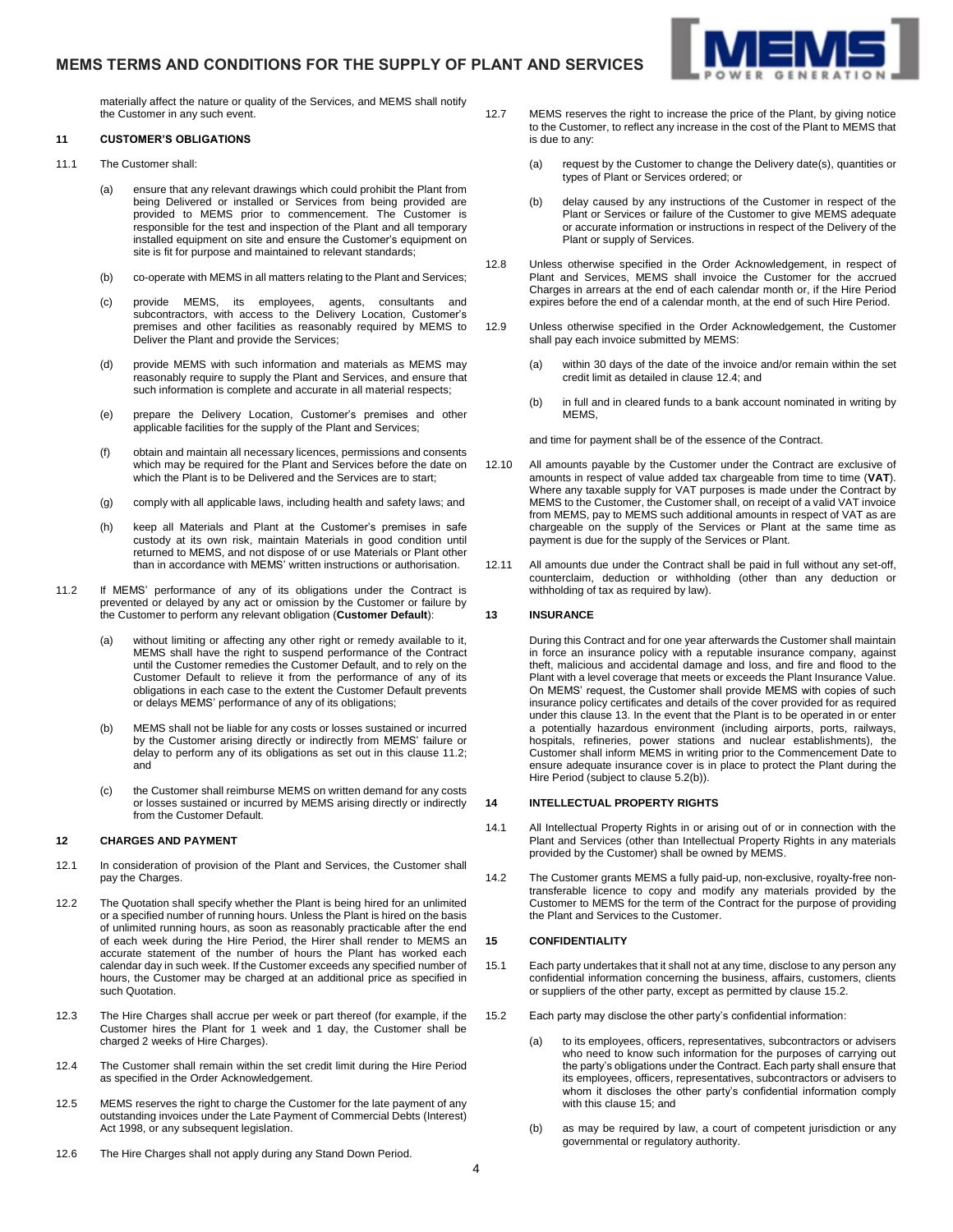# **MEMS TERMS AND CONDITIONS FOR THE SUPPLY OF PLANT AND SERVICES**



- 15.3 Neither party shall use the other party's confidential information for any purpose other than to perform its obligations under the Contract.
- <span id="page-4-0"></span>**16 LIMITATION OF LIABILITY: THE CUSTOMER'S ATTENTION IS PARTICULARLY DRAWN TO THIS CLAUSE.**
- <span id="page-4-2"></span>16.1 Nothing in these Conditions shall limit or exclude MEMS' liability for:
	- (a) death or personal injury caused by its negligence, or the negligence of its employees, agents or subcontractors;
	- (b) fraud or fraudulent misrepresentation;
	- (c) breach of the terms implied by section 2 of the Supply of Goods and Services Act 1982 (title and quiet possession); or
	- (d) breach of the terms implied by section 12 of the Sale of Goods Act 1979 (title and quiet possession).
- 16.2 Subject to claus[e 16.1,](#page-4-2) MEMS shall not be liable to the Customer, whether in contract, tort (including negligence), for breach of statutory duty, or otherwise, arising under or in connection with the Contract for:
	- (a) loss of profits;
	- (b) loss of sales or business;
	- (c) loss of agreements or contracts;
	- (d) loss of anticipated savings;
	- (e) loss of use or corruption of software, data or information;
	- (f) loss of or damage to goodwill; or
	- (g) any indirect or consequential loss.
- 16.3 Subject to clause [16.1,](#page-4-2) MEMS' total liability to the Customer, whether in contract, tort (including negligence), breach of statutory duty or otherwise, arising in aggregate under or in connection with the Contract, shall be limited to the greater of £50,000or50% of the total Charges paid under the Contract in the Contract year (i.e. commencing with the Commencement Date or any anniversary of it) in which the breaches occurred.
- 16.4 The limits and exclusions in this claus[e 16](#page-4-0) reflect the insurance cover MEMS has been able to arrange and the Customer is responsible for making its own arrangements for the insurance of any excess loss.
- 16.5 The terms implied by sections 13 to 15 of the Sale of Equipment Act 1979 and the terms implied by sections 3 to 5 of the Supply of Equipment and Services Act 1982 are, to the fullest extent permitted by law, excluded from the Contract.
- 16.6 This claus[e 16](#page-4-0) shall survive termination of the Contract.

# <span id="page-4-1"></span>**17 CUSTOMER'S RESPONSIBILITY FOR LOSS AND DAMAGE**

- 17.1 For the duration of the Hire Period (which for the avoidance of doubt includes the time Plant is left at Delivery Location during a Holiday Period or Stand Down Period) the Customer shall make good to MEMS all loss of or damage to the Plant from whatever cause the same may arise, fair wear and tear excepted, and except as provided in clause[s 5.2\(b\)](#page-1-0) and [7,](#page-2-1) shall also fully and completely indemnify MEMS and any personnel supplied by MEMS in respect of all claims by any person whatsoever for injury to person or property caused by or in connection with or arising out of the storage, transit, transport, unloading, loading or use of the Plant during the continuance of the Hire Period (subject to claus[e 5.2\(b\)\),](#page-1-0) and in connection therewith, whether arising under statute or common law. In the event of loss of or damage to the Plant, Hire Charges shall be continued until the settlement has been agreed. Payment of the settlement must be made within 7 days of the date of such agreement. Notwithstanding the foregoing, the Customer shall not be responsible for damage, loss or injury:
	- (a) prior to Delivery;
	- (b) during the assembly and/or dismantling of any Plant where such Plant requires to be completely assembled/dismantled at the Delivery Location, provided always that such assembly/dismantling is under the exclusive control of MEMS or its agent, or
	- (c) after expiry of the Hire Period or 7 days from the beginning of the Offhire, whichever is earlier;

17.2 The Customer shall indemnify MEMS against any charges or fines that MEMS may become liable for as a result of the operation of the Plant during the Hire Period.

# **18 TERMINATION**

- <span id="page-4-3"></span>18.1 Without affecting any other right or remedy available to it, either party may terminate the Contract with immediate effect by giving written notice to the other party if the other party:
	- (a) fails to pay any amount due under the Contract on the due date for payment;
	- (b) commits a material breach of any other term of the Contract and (if such breach is remediable) fails to remedy that breach within 7 days after receipt of notice in writing to do so;
	- (c) takes any step or action in connection with its entering administration, provisional liquidation or any composition or arrangement with its creditors (other than in relation to a solvent restructuring), being wound up (whether voluntarily or by order of the court, unless for the purpose of a solvent restructuring), having a receiver appointed to any of its assets or ceasing to carry on business or, if the step or action is taken in another jurisdiction, in connection with any analogous procedure in the relevant jurisdiction;
	- (d) suspends, or threatens to suspend, or ceases or threatens to cease to carry on all or a substantial part of its business; or
	- (e) financial position deteriorates to such an extent that in the terminating party's reasonable opinion the other party's capability to adequately fulfil its obligations under the Contract has been placed in jeopardy.
- <span id="page-4-4"></span>18.2 Without affecting any other right or remedy available to it, MEMS may terminate the Contract with immediate effect by giving written notice to the Customer if the Customer does or causes to be done or permit or suffer any act or thing whereby MEMS's rights in the Plant may be prejudiced or put into jeopardy.
- 18.3 Without affecting any other right or remedy available to it, MEMS may suspend the supply of Services or all further deliveries of Plant under the Contract or any other contract between the Customer and MEMS if the Customer fails to pay any amount due under the Contract on the due date for payment, the Customer does not remain within the set credit limit as detailed in claus[e 12.4](#page-3-1) or the Customer becomes subject to any of the events listed in claus[e 18.1\(c\)](#page-4-3) t[o 18.1\(e\),](#page-4-4) or MEMS reasonably believes that the Customer is about to become subject to any of them.

#### **19 CONSEQUENCES OF TERMINATION**

- 19.1 On termination of the Contract the Customer shall immediately:
	- (a) pay to MEMS all of MEMS' outstanding unpaid invoices and interest and, in respect of Services and Plant supplied but for which no invoice has been submitted, MEMS shall submit an invoice, which shall be payable by the Customer immediately on receipt and in this connection the Customer accepts and acknowledges the provisions of clause[s 3.3](#page-1-3) an[d 12.3;](#page-3-5)
	- (b) provide MEMS or its agents unobstructed access to recover the Plant;
	- (c) return all of the Materials. If the Customer fails to do so, then MEMS may enter the Customer's premises and take possession of them. Until they have been returned, the Customer shall be solely responsible for their safe keeping and will not use them for any purpose not connected with this Contract.
- 19.2 If the Customer cancels the Contract more than 24 hours before the Hire Period commences, then the Customer is liable for a cancellation fee of up to 25% of the total Charges plus VAT and all reasonable costs and charges incurred by MEMS or to which MEMS is committed at the time of termination. The parties confirm that these liquidated damages are reasonable and proportionate to protect MEMS's legitimate interest in performance of the Contract. The Customer shall not be permitted to cancel the Contract within 24 hours prior to commencement of the Hire Period or during the Hire Period.
- 19.3 Termination or expiry of the Contract shall not affect any rights, remedies, obligations and liabilities of the parties that have accrued up to the date of termination or expiry, including the right to claim damages in respect of any breach of the Contract which existed at or before the date of termination or expiry.